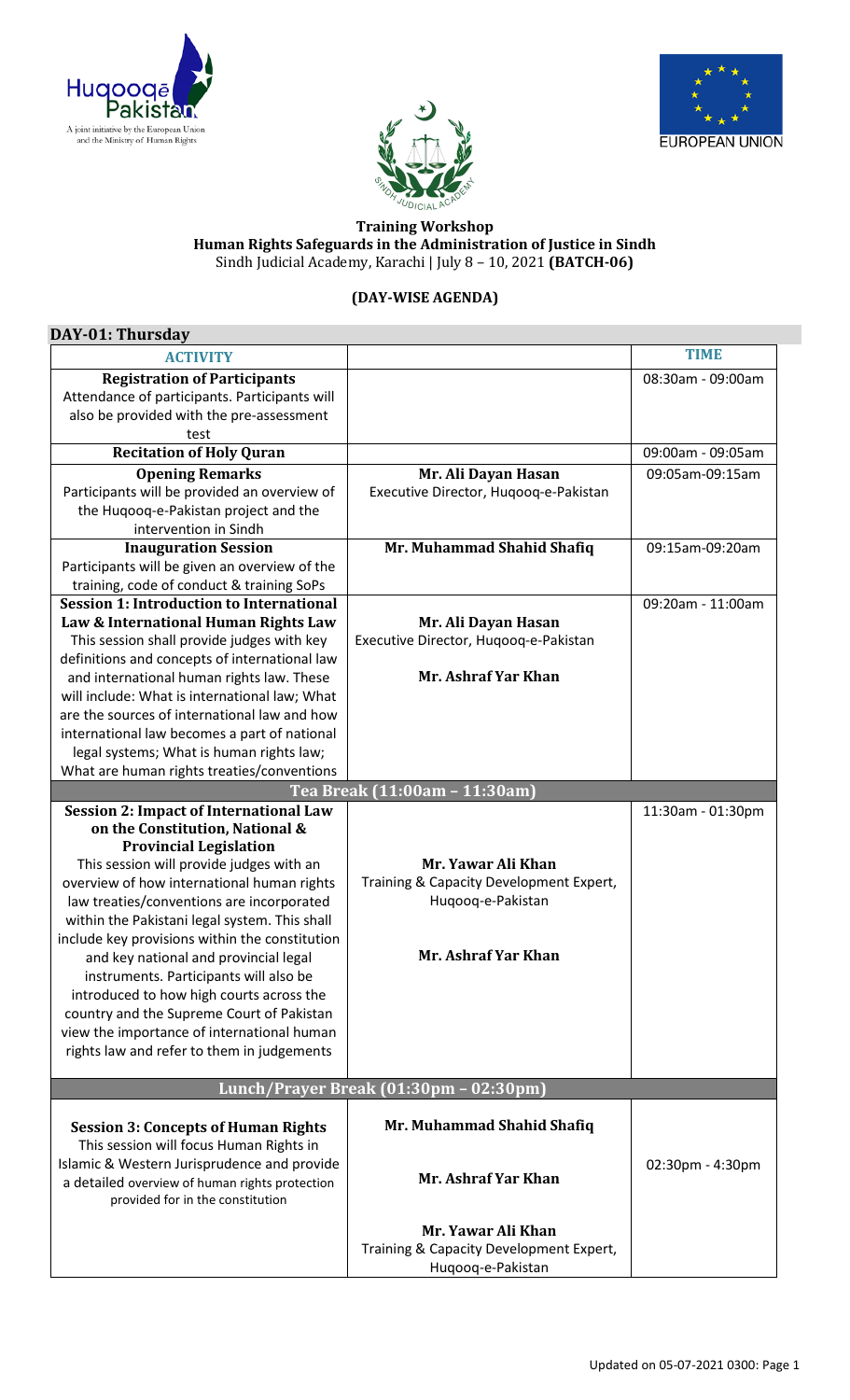| DAY-02: Friday                                                                                                                                                                                                                                                                                                                                                                                                                                                                                                                                                                                                                                                                                         |                                                                                                                                                                                                                                                                                                                                                                                                                                                                                                                             |                                       |
|--------------------------------------------------------------------------------------------------------------------------------------------------------------------------------------------------------------------------------------------------------------------------------------------------------------------------------------------------------------------------------------------------------------------------------------------------------------------------------------------------------------------------------------------------------------------------------------------------------------------------------------------------------------------------------------------------------|-----------------------------------------------------------------------------------------------------------------------------------------------------------------------------------------------------------------------------------------------------------------------------------------------------------------------------------------------------------------------------------------------------------------------------------------------------------------------------------------------------------------------------|---------------------------------------|
| <b>ACTIVITY</b>                                                                                                                                                                                                                                                                                                                                                                                                                                                                                                                                                                                                                                                                                        |                                                                                                                                                                                                                                                                                                                                                                                                                                                                                                                             | <b>TIME</b>                           |
| <b>Recitation of the Holy Quran</b>                                                                                                                                                                                                                                                                                                                                                                                                                                                                                                                                                                                                                                                                    |                                                                                                                                                                                                                                                                                                                                                                                                                                                                                                                             | 08:30am - 08:35am                     |
| Day 1 Recap:<br>Participants will be given a recap of the<br>thematic areas<br>covered during the first day of the training.                                                                                                                                                                                                                                                                                                                                                                                                                                                                                                                                                                           | Mr. Muhammad Shahid Shafiq                                                                                                                                                                                                                                                                                                                                                                                                                                                                                                  | 08:35am - 08:45am                     |
| <b>Session 4: Application of Human Rights</b><br>within the Criminal Justice System of<br><b>Pakistan</b><br>This session will provide judges with in-depth<br>training on how human rights is reflected<br>within the criminal justice system. It shall<br>provide judges with the knowledge on how to<br>adopt a human rights approach to: Arrest &<br>detention; Remand; Bail<br><b>Session 5: Role of Trial Courts in the</b><br><b>Context of Human Rights</b><br>The module shall further provide judges with<br>information on how human rights affects fair<br>trial. Specific importance shall be given to:<br>Proper legal assistance; Dispensation of<br>Justice; Administration of Justice | Ms. Khadija Ali<br>Training and Capacity Development Expert,<br>Huqooq-e-Pakistan<br>Mr. Ali Dayan Hasan<br>Executive Director, Huqooq-e-Pakistan<br>Mr. Yawar Ali Khan<br>Training & Capacity Development Expert,<br>Huqooq-e-Pakistan<br>Mr. Muhammad Shahid Shafiq<br>Senior Faculty Member,<br>Sindh Judicial Academy<br>Ms. Khadija Ali<br>Training and Capacity Development Expert,<br>Huqooq-e-Pakistan<br><b>Barrister Syed Shahbal Ali</b><br>Human Rights & Criminal Justice, Junior Expert,<br>Huqooq-e-Pakistan | 08:45am - 10:00am<br>10:00am -11:30am |
|                                                                                                                                                                                                                                                                                                                                                                                                                                                                                                                                                                                                                                                                                                        |                                                                                                                                                                                                                                                                                                                                                                                                                                                                                                                             |                                       |
|                                                                                                                                                                                                                                                                                                                                                                                                                                                                                                                                                                                                                                                                                                        | Tea (11:30am-11:45 am)                                                                                                                                                                                                                                                                                                                                                                                                                                                                                                      |                                       |
| Session 6: Sensitisation of Judges &<br><b>Prosecutors</b><br>This session will focus on sensitizing<br>participants with respect to Gender, rights of<br>disabled persons & children                                                                                                                                                                                                                                                                                                                                                                                                                                                                                                                  | Mr. Yawar Ali Khan<br>Training & Capacity Development Expert,<br>Huqooq-e-Pakistan<br>Ms. Khadija Ali<br>Training and Capacity Development Expert,<br>Huqooq-e-Pakistan                                                                                                                                                                                                                                                                                                                                                     | 11:45am - 1:30pm                      |
| Lunch/Prayer Break (01:30pm - 02:30pm)                                                                                                                                                                                                                                                                                                                                                                                                                                                                                                                                                                                                                                                                 |                                                                                                                                                                                                                                                                                                                                                                                                                                                                                                                             |                                       |
| <b>Session 7: Application of Human Rights</b><br>within the Criminal Justice System of<br><b>Pakistan</b><br>This session will provide judges with in-depth<br>training on how human rights is reflected<br>within the criminal justice system. It shall<br>provide judges with the knowledge on how to<br>adopt a human rights approach to: Arrest &<br>detention; Remand; Bail                                                                                                                                                                                                                                                                                                                       | Mr. Justice Abdul Rasool Memon                                                                                                                                                                                                                                                                                                                                                                                                                                                                                              | 02:30pm - 4:30pm                      |
|                                                                                                                                                                                                                                                                                                                                                                                                                                                                                                                                                                                                                                                                                                        |                                                                                                                                                                                                                                                                                                                                                                                                                                                                                                                             |                                       |